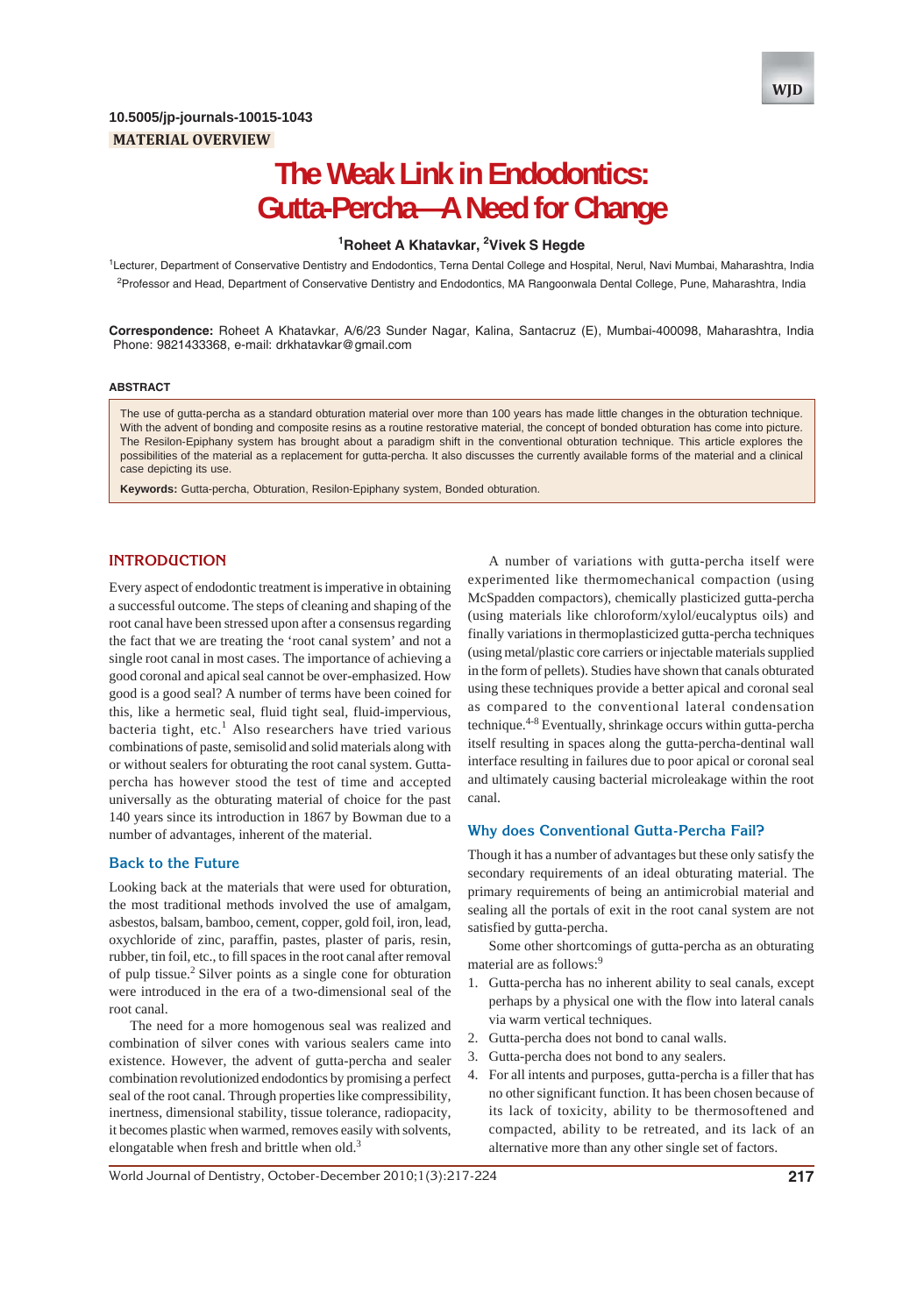- 5. Gutta-percha is almost wholly dependent on a coronal seal to prevent the apical migration of bacteria if it is challenged by coronal leakage. The endodontic literature is absolutely clear that excellent coronal seal is correlated with clinical success irrespective of the presence of gutta-percha.
- 6. Only resin-based sealers have the potential to bond to canal walls when the smear layer has been cleared with a liquid EDTA solution.
- 7. Gutta-percha shrinks upon cooling, approximately 5 to 7%.
- 8. Gutta-percha has changed very little since it was introduced into dentistry at the beginning of this century.

## **A New Beginning**

In the effort to search for alternatives to gutta-percha, newer materials were experimented like Hydron or poly-2 hydroxyethyl methacrylate, supplied as a powder and paste, which after mixing forms a hydrophilic gel that swells on contact with water. This material was injected into the root canal using a screw pressure syringe. Though initially claimed to be well tolerated by tissues ( Benkel et al, 1976), Langeland et al (1981) found that it evoked a moderate to severe inflammatory response and was resorbable, while Director et al (1982) concluded that it showed significantly more leakage than laterally or vertically condensed gutta-percha. This material has been regarded as an experimental material since it did not become popular amongst clinicians because of its drawbacks.<sup>10,11</sup>

The success of bonded restorative techniques has revolutionized dentistry in recent years, owing its success to advanced techniques and state-of-the-art materials. Some of the same principles from these techniques and materials have been incorporated in endodontics to offer a new approach to filling root canals—an internally bonded restoration. Resilon is believed to be the material of the 21st century with 'guttapercha-like' handling and properties, and the ability to bond to the sealer which in turn bonds to dentin within the root canal. This eliminates the probability of microleakage between the core material-sealer interface and sealer-dentin interface. Resilon is a thermoplastic synthetic polymer material based on polyester. It also contains bioactive glass, bismuth oxychloride and barium sulphate (65% filler by weight). It is a fully polymerized resin, slightly more radiopaque than gutta-percha. It is available in standard and nonstandard cones as well as pellet form.

## **Resilon-Based Systems**

Kaufmann has enlisted the following advantages offered by Resilon:<sup>12</sup>

- 1. Enhanced root fracture
- 2. Better radiopacity than GP
- 3. Dual cure capabilities for immediate coronal seal
- 4. Causes less irritation than epoxy or ZOE sealers
- 5. No learning curve beyond the traditional GP approach

6. Elimination or considerable reduction in microbial leakage. Since it is a new material, these claims however require to be substantiated with adequate amount of evidence.

The Resilon-based obturation systems consist of three major components, which include:

- 1. Primer
- 2. Sealer
- 3. Obturator.

Each of these components is described as follows:

## **Primer**

The primer is a self-etching system that is cured by the sealer. The primer penetrates all the dentinal tubules. The bonding procedure is preceded by irrigating with a 17% solution of EDTA. This last process is necessary for removing oxide radicals from the NaOCl and peroxides. Failure to do so will cause an interference with the curing potential of the dentin bonding agent.

#### **Sealer**

The sealer bonds to the primer thereby eliminating potential for microleakage. The sealer used in this system is a dual cure bis-GMA, ethoxylated bis-GMA, UDMA, hydrophilic difunction methacrylate. Fillers like calcium hydroxide, barium sulphate and barium glass are present 7% by weight. It contains the catalyst that sets up the self-etching primer in the dentinal tubules. In the possible presence of microbes (decreased pH), calcium hydroxide increases its pH to 11.0 automatically.

## **Obturator**

The Resilon obturator is a thermoplastic polyester and contains the following components: (1) Bioactive glass, (2) barium sulfate and (3) bismuth oxychloride. The bioglass is a unique component that forms calcium/phosphate when in contact with body fluid. It does not dissolve in fluid but instead it releases ions to stimulate the formulation of osseous tissue. As already mentioned, its radiopacity is better than GP, condenses laterally and vertically as GP and softens at around 70 to 85°C. Finally, the Resilon obturator bonds to the surface of the sealer which in turn bonds to the primer that has hybridized with the tubular surfaces.

#### **Thinning Resin**

In addition to the above, most systems include a thinning resin, which may be added in 1 or 2 drops to thin the sealer to the desired viscosity.

## **The 'Monoblock' Concept**

The Monoblock concept means the creation of a solid, bonded, continuous material from one dentin wall of the canal to the other. Dr Franklin Tay has classical examples of Monoblocks in dentistry into three categories depending upon the number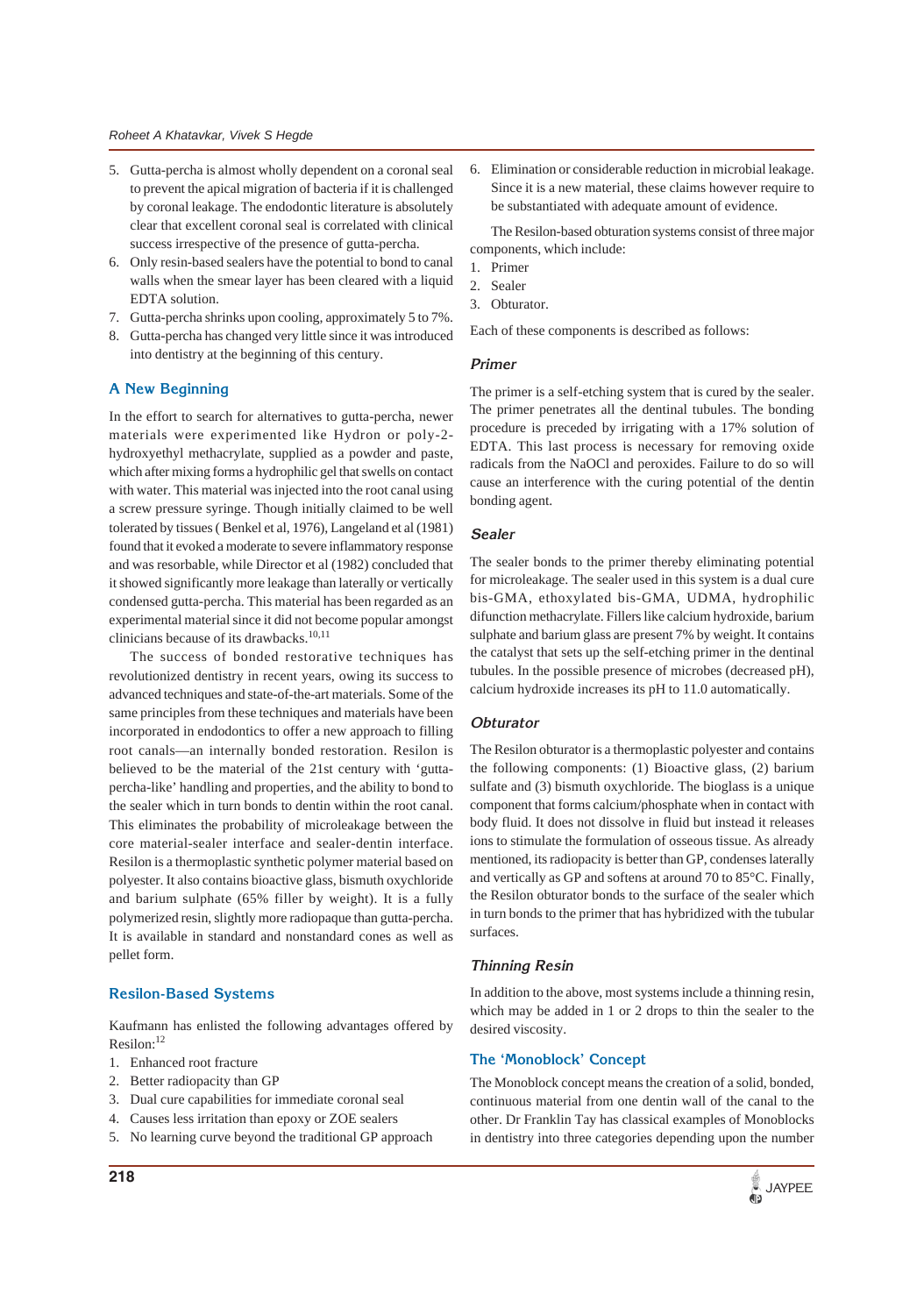





**Fig.1:** Cross-sectional illustration demonstrating the types of monoblocks

of interfaces present between bonding substrate and filling material core<sup>13</sup> (Fig. 1).

*Primary*: Hydron may be regarded as one of the first monoblocks in dentistry. Obturations done purely with MTA in cases of apexification may be regarded as a contemporary version of the primary monoblock.

*Secondary*: Resilon-based systems come under this category, which involves a bond between an etched layer of canal dentin impregnated with resin tags that are attached to: A thin layer of resin cement that is bonded to a core layer of Resilon, which makes up the bulk of the filling material.

*Tertiary*: Comprise of the EndoRez and Activ GP systems currently available; which consist of conventional gutta-percha surface coated with resin or filler coating which bond with the sealer that in turn bonds to the root dentin.

Monoblocks aim at achieving a single unit which would reinforce the tooth structure. However, all the root canal filling materials available today have a modulus of elasticity that is far less as compared to dentin (i.e.14,000 MPa), which questions the effectiveness of this concept.

## **Resilon Delivery System**

The Resilon-based obturation systems are available in standardized points that correspond to endodontic instruments and in various tapers, i.e. 2, 4 or 6%. They are also available as nonstandardized points X-fine, fine-fine, medium-fine, fine, fine-medium, medium, medium-large and large sizes as well as pellets for use with thermoplasticized delivery system in the range of (105-150°C). Various techniques can be employed to place this material in the canal (single-cone method, cold lateral condensation and thermoplastic techniques), with the same instruments and devices that are used for gutta-percha condensation.

With the development of this material, a number of manufacturers have introduced newer Resilon-based obturation systems like:

- Pentron Clinical Technologies with its Epiphany™ system (http://www.pentron.com/).
- SybronEndo with RealSeal™ and its Elements™ Obturation unit (http://www.sybronendo.com/).
- Obtura Spartan with Resinate™ and its Obtura™ obturation system (http://www.obtura.com/).
- Discus Dental Endodontics with its SimpliFill™ filling system (http://www.discusdental.com/).
- Heraeus Kulzer which introduced its Next™ endodontic obturating system followed by InnoEndo™ endodontic obturating system (http://www.heraeus-kulzer-us.com/).

## **Epiphany™ System**

The components of this system include standardized points in sizes from 15 to 60 with 0.02 taper, sizes 15 to 60 in 0.04 taper or sizes 15 to 45 in 0.06 taper. Accessory points available as nonstandardized points in: XF, FF, MF, F, FM, M, ML and L sizes. Epiphany pellets are also available to be used with conventional thermoplasticized gutta-percha systems. The Epiphany sealer is recommended to be used with the Epiphany self-etch primer or a simpler alternative of using the Epiphany SE self-etch sealer that eliminates the priming step (Fig. 2).

## **RealSeal™ and Elements Obturation Unit**

RealSeal system is quite similar to the Epiphany system, i.e. it includes standardized, nonstandardized points and pellets. The system is available in two variants RealSeal system and the RealSeal Self-Etch™ system. The Self-Etch system eliminates the priming step. The RealSeal Hi Flow pellets available with the RealSeal system are used with the Elements obturation unit (Figs 3A and B).

If using Obtura™ or System B™ to backfill the obturation with RealSeal Hi Flow pellets, use of the following settings are recommended by the manufacturer:

## *Obtura*

- For the 25 gauge needle tips, set the temperature to 125°C.
- For the 23 gauge needle tips, set the temperature to 115°C.
- For the 20 gauge needle tips, set the temperature to 105°C.



**Fig. 2:** Components of the epiphany obturation system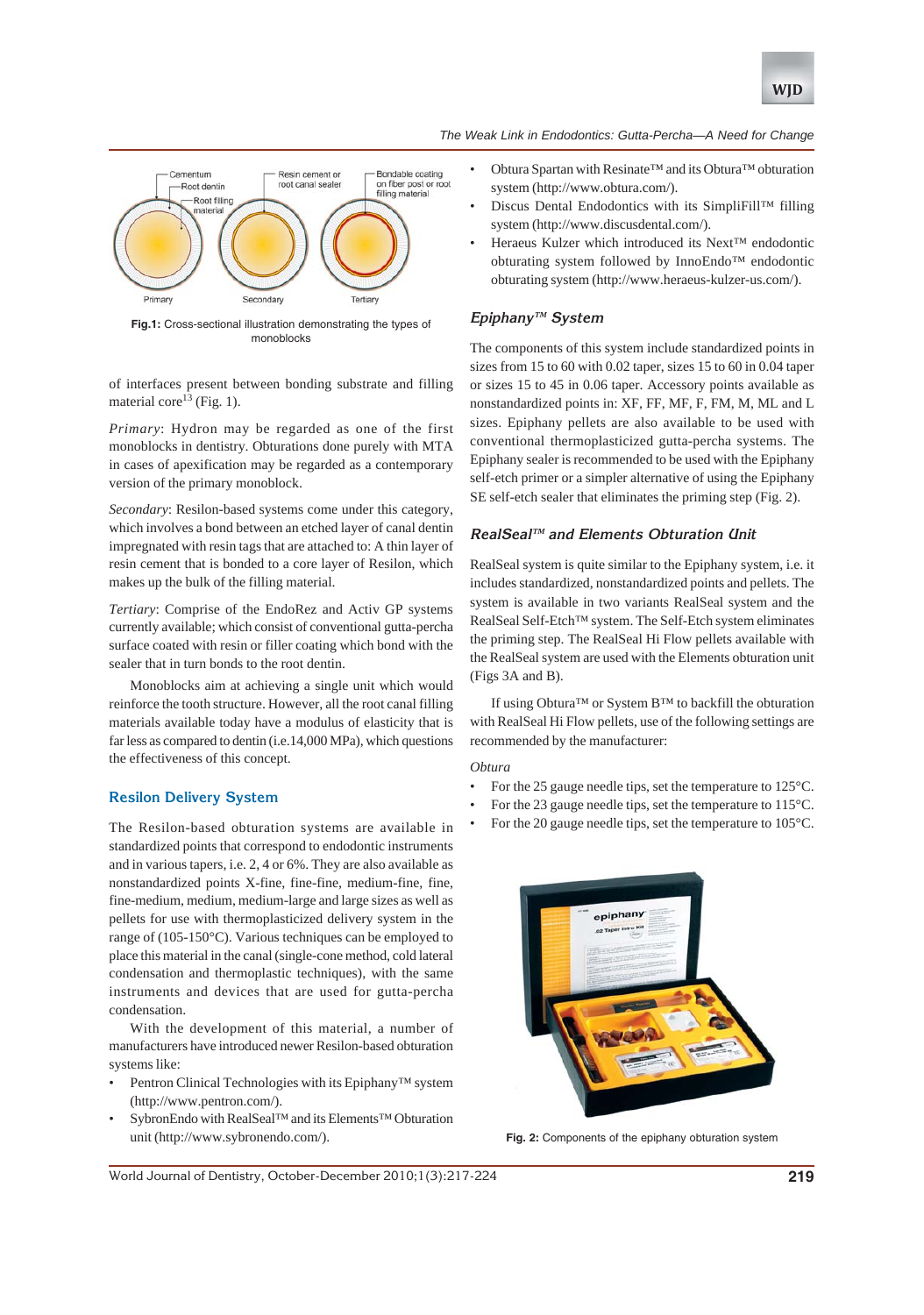*Roheet A Khatavkar, Vivek S Hegde*



**Figs 3A and B:** (A) Components of the RealSeal obturation system, (B) elements obturation unit from Sybron Endo

#### *System B*

Set the temperature to 150°C and the power to 10.

## **Resinate™ and Obtura™ Obturation System**

Resinate system is again similar to the Epiphany system, i.e., it includes standardized, nonstandardized points and pellets. The sealer is delivered from an automix syringe. The Resinate pellets are designed to be used with the Obtura thermoplasticized obturation system (Figs 4A and B).

## **SimpliFill™ Filling System**

Compatible for use with the LightSpeed system of NiTi Rotary Instruments is similar to the gutta-percha obturators and available in apical sizes 35 to 130 and in 25, 31 and 50 mm lengths. The system also includes Resilon Pellets to be used with the HotShot gun for backfill (Figs 5A and B).

## **Next™ and InnoEndo™ Endodontic Obturating Systems**

The Next™ endodontic obturating system was introduced initially followed by the InnoEndo™ endodontic obturating system. This system recommended the use of the Liberator System of rotary NiTi 0.04 tapered instruments. The system utilizes a two-bottle bonding system followed by the use of either an InnoEndo obturator (for straight single canals) or the tapered obturator designed with a resin fiber carrier (for posterior teeth) bonded using a dual-cured root canal sealant. The system claims to provide a simple solution to obturating as well as reinforcing teeth for providing a post and core in a single appointment (Fig. 6).

Research on apical seal of Resilon-based systems has shown that irrespective of the technique used for obturation, i.e. lateral condensation or vertical compaction using thermoplasticized materials, the Resilon-based systems have shown less apical leakage as compared to gutta-percha points used with various sealer combinations or gutta-percha thermoplasticized systems.<sup>14-17</sup> In addition to apical seal, the need for coronal seal also came into picture when post endodontic restorations were placed. Clinicians have tried to achieve coronal seal by placing various materials like cavit, glass ionomer cements or flowable composite over the orifice openings in an effort to achieve coronal seal;  $18-22$  but with obvious risks of locating these orifices



 $\overline{A}$ 



**Figs 4A and B:** (A) Components of the Resinate obturation system, (B) Obtura™ obturation unit for backfill



**Figs 5A and B:** (A) Components of the SimpliFill filling system, (B) HotShot™ obturation unit for backfill



**Fig. 6:** Components of the Next™ and InnoEndo™ endodontic obturating systems

in the cases of retreatment. Studies on coronal seal with Resilonbased systems have also shown that they are better than guttapercha.23

With respect to the increase in fracture strength due to 'Monoblock-effect', filling the canals with the resin-based

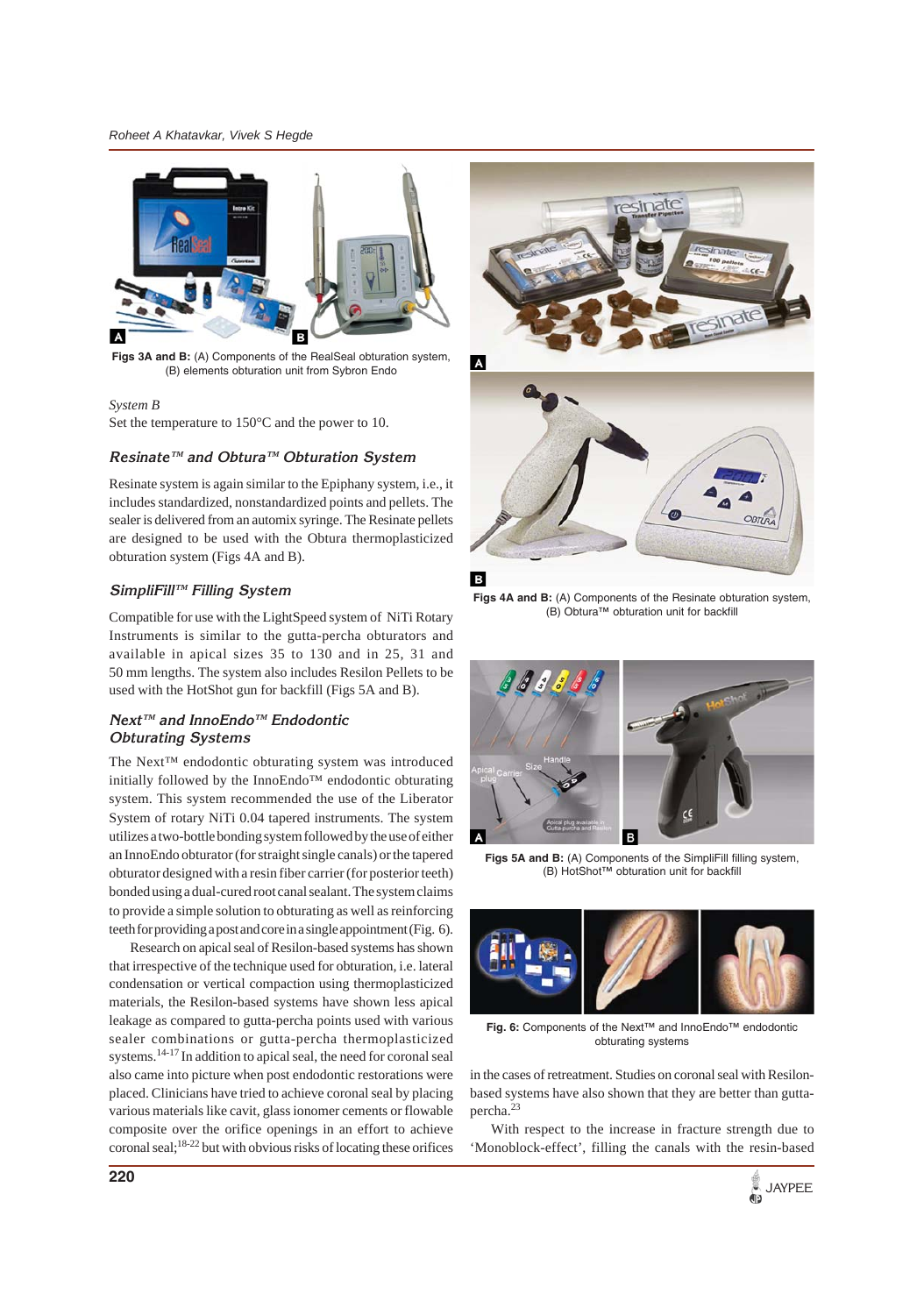

obturation material increased the *in vitro* resistance to fracture of endodontically treated single-canal extracted teeth when compared with standard gutta-percha techniques. However, the differences were not significant indicating that the material is as good as gutta-percha in this aspect. $24$  In cases which require retreatment; techniques and materials used for gutta-percha can also be used for the cases treated with Resilon.

#### **Is Resilon the Solution?**

A lot of research on Resilon-based systems has been carried out till date (http://www.resilonresearch.com/). Studies have shown conclusive evidence of Resilon being equally effective or even superior to gutta-percha based systems, however long-term studies on leakage comparing gutta-percha and Resilon-based systems have shown that though initially, Resilon/ Epiphany root fillings prevented fluid movement to the same degree as gutta-percha/AH Plus counterparts, they showed more fluid movement when tested at 16 months.<sup>25</sup> Others demonstrated that Resilon/Epiphany combination does not improve the bacterial leakage resistance compared with traditional gutta-percha/sealer fillings.26

Dr Franklin Tay has also recognized the presence of the configuration factor or C-factor that is seen in bonded restorations in cavities and concluded that the high C-factors in root canals impose challenges in creating endodontic monoblocks. His research on polymer constituents of Resilon has shown degradation by bacterial and salivary enzymes. $27$ 

Also, long-term clinical research with Resilon-based systems has yet to show its proven results. The question of biocompatibility of periapical tissues with resin-based systems and leaching of resin by-products still exists. So, due to the nonresorbable nature of resins, the removal of obturating material in the cases of overfills is a major concern.

#### **CLINICAL CASE**

A patient reported to the department of conservative dentistry and endodontics at MA Rangoonwala Dental College with a chief complaint of pain in the lower right posterior region. Patient complained of pain on chewing and on consumption of cold water and food. On clinical examination there was a cavitation present on the distal aspect of the mandibular right 1st molar. Radiographic examination revealed caries extending near the distal pulp horn. A decision to perform root canal therapy for the tooth 46 was taken and the patient was anesthetized and tooth isolated under rubber dam. Following access preparation three canals were noted, i.e. MB ML and distal. Instrumentation was performed using hand instruments and apex locators combined with radiographs to determine working length followed by shaping using ProTaper Universal Rotary instruments in the sequence of S1-Sx-S1-S2-F1-F2. Irrigation was performed between each instrument using a combination of 17% EDTA and 5.25% NaOCl. Following completion of the cleaning and shaping procedure, the access was sealed using a cotton pellet and Cavit-G (Seefeld, Germany). The patient was called the following day for obturation.

In the next appointment, the temporary dressing was removed and the canals were rinsed with Smear Clear 17% EDTA solution (SybronEndo, CA, USA). The solution was activated using Irrisafe tips attached to the Satelec P5 Newtron ultrasonic unit (Acteon Equipment, France). A vertical compaction technique of obturation using the RealSeal system was chosen. The canals were dried using paper points. Specialized 25 number, 6% Resilon points available with the RealSeal system were used to check the tug-back clinically and verified radiographically. This was followed by application of the primer from the RealSeal System using an Endo applicator tip. Excess primer was removed by placing paper points to prevent pooling of the primer in the root canals. The RealSeal sealer was mixed using the automix syringe followed by addition of a drop of thinning resin to improve the flow properties of the sealer. The sealer was coated along the canal walls using paper points (Figs 7A to F). This was followed by coating the Resilon points with a small amount of sealer and introducing them in the respective canals. The downpack was performed using the heat-activated carrier. A section of the Resilon point was seared at the orifice level followed by compaction using a hand plugger. The heat carrier was then marked to proper length



**Figs 7A to F:** (A) Paper points used to dry canal prior to obturation, (B) primer applied using endodontic microbrush, (C) excess primer dried using paper points, (D) RealSeal sealer and thinning resin with mixing pad, (E) sealer dispensed through auto-mix syringe, (F) final mix of sealer after incorporating thinning resin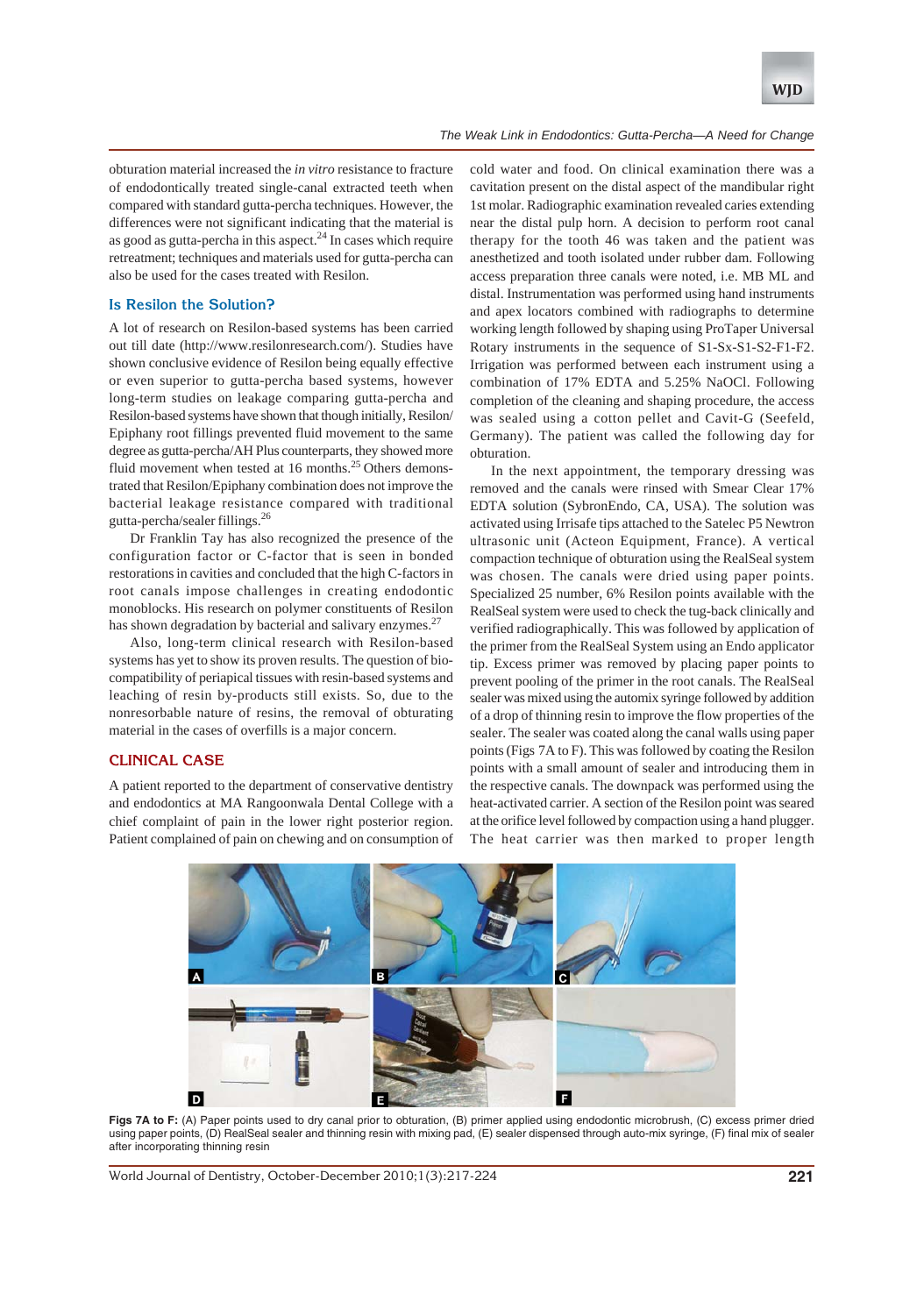

**Figs 8A to F:** (A) Sealer applied to canal walls using paper points, (B) Resilon points coated with sealer introduced in the canal, (C) Resilon points placed to working length, (D) heat-activated carrier used to sear Resilon points at orifice level, (E) coronal section of Resilon point searedoff till middle-third of root, (F) complete insertion of heat-activated carrier to marked length



Figs 9A to D: (A) Preoperative radiograph showing carious lesion in proximity to distal pulp horn, (B) verifying 10 no. K-files placed to working length, (C) checking fit of master cones following cleaning and shaping, (D) downpack of Resilon points done using heat-activated carrier



**Figs 10A and B:** (A) Backfill done using thermoplasticized Resilon pellets and Obtura gun, (B) coronal pluggers used to condense obturation material

(approximately 4 mm short of working length) and inserted to provide a continuous wave of condensation. The softened mass was vertically compacted using appropriately sized pluggers (Dentsply Maillefer, Switzerland) (Figs 8A to F). A radiograph was taken to confirm the downpack, which was followed by the backfill using Obtura (Obtura/Spartan, USA) (Figs 9A to D).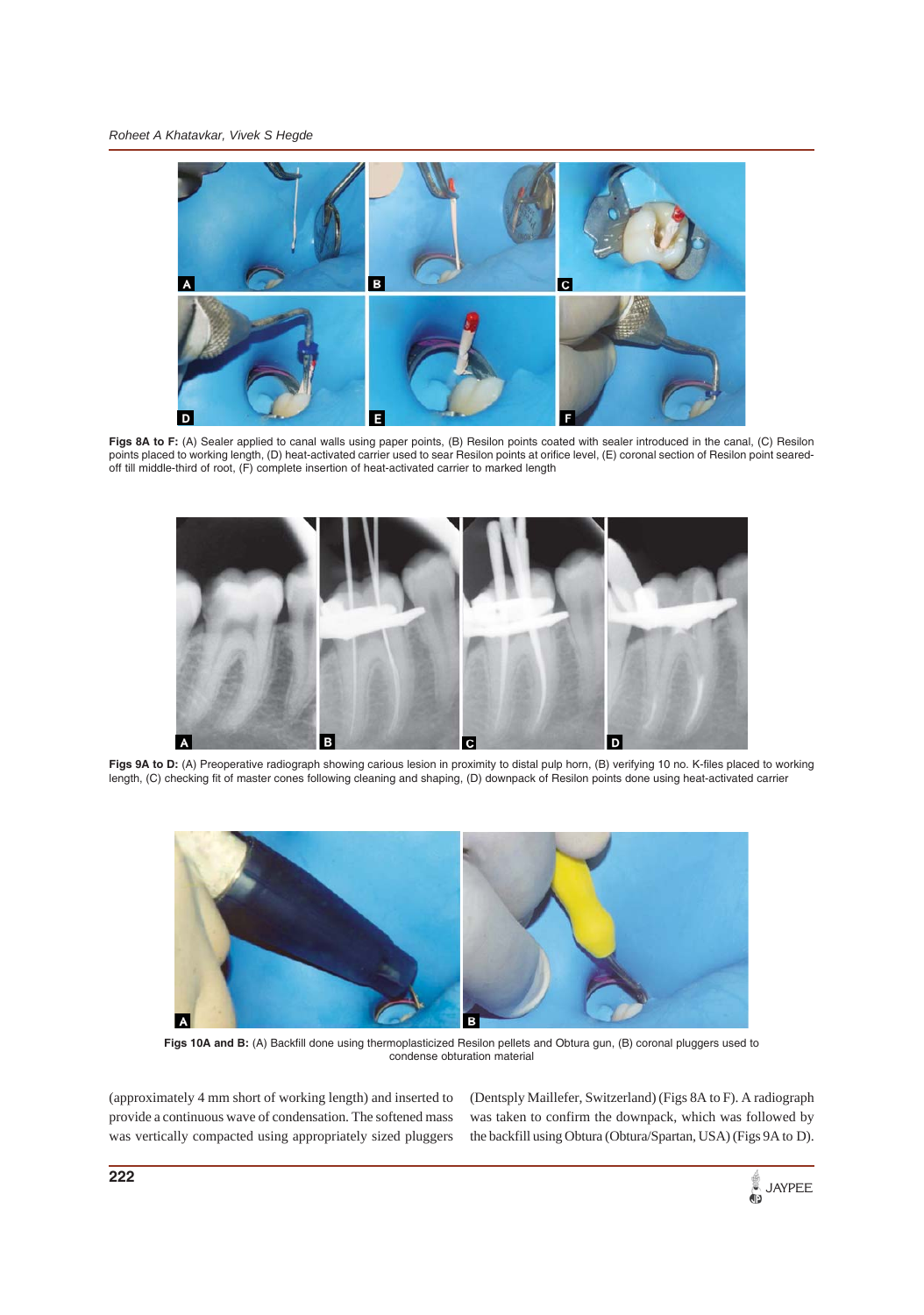

*The Weak Link in Endodontics: Gutta-Percha—A Need for Change*



**Figs 11A to C:** (A) Radiograph to verify backfill with thermoplasticized Resilon, (B) complete apical and coronal seal achieved (C) apical 3rd of obturation showing well-compacted Resilon obturation material

The Obtura gun was preloaded with the Resilon pellets and heated at 150°C. Following the downpack, the thermoplasticized Resilon was syringed and compacted using larger sized coronal pluggers. A radiograph was again taken to confirm the backfill. The access was sealed by light—curing the material at the orifice level. This was followed by the postendodontic restoration (Figs 10A and B). A final radiograph confirmed adaptation of the obturation material at the apical level and achievement of coronal seal (Fig. 11).

## **CONCLUSION**

In conclusion, though the advances in technology have brought about a positive change in the cleaning and shaping procedures; the effective sealing of the root canal system still remains a concern amongst clinicians and researchers. Though the newer methods have not made their mark yet they have made us ponder over our age-old materials and opened new doors to an alternative approach to successful endodontics.

#### **REFERENCES**

- 1. Cohen S, Hargreaves KM. Pathways of the Pulp (9th ed). St. Louis, USA: CV Mosby 2006;59.
- 2. Prakash R, Gopikrishna V, Kandaswamy D. Gutta-Percha: An Untold Story. Endodontology Dec 2005;17(2):32-36.
- 3. Weine. Endodontic therapy (5th ed). Mosby 1998;429-30.
- 4. De Deus G, Murad CF, Reis CM, Gurgel-Filho E, Coutinho Filho T. Analysis of the sealing ability of different obturation techniques in oval-shaped canals: A study using a bacterial leakage model. Braz Oral Res Jan-Mar 2006;20(1):64-69.
- 5. Aqrabawi JA. Outcome of endodontic treatment of teeth filled using lateral condensation versus vertical compaction (Schilder's technique). Journal of Contemporary Dent Pract Feb 15, 2006;7(1):17-24.
- 6. Maden M, Tinaz AC. Evaluation of apical leakage of root canals obturated with Nd: YAG laser-softened gutta-percha, System-B, and lateral condensation techniques. Journal of Contemporary Dent Pract Feb 15, 2002;3(1):16-26.
- 7. Baumgartner KR, Taylor J, Walton R. Canal adaptation and coronal leakage: Lateral condensation compared to Thermafil. J Am Dent Assoc Mar 1995;126(3):351-56.
- 8. Rajeswari P, Gopikrishna V, Parameswaran A, Gupta T, Kandaswamy D. In vitro evaluation of apical microleakage of Thermafil and Obtura II heated Gutta-percha in comparison with cold lateral condensation using fluid filtration system. Endodontology Dec 2005;17(2):24-28.
- Richard Mounce. Bonded Obturation: Time for New Shoes (http://www.dentalindia.com/botn.html).
- 10. Nicholls E. Endodontics. Varghese Publication 1992;179.
- 11. Grossman l, Oliet S, Del Rio C. Endodontic Practice (11th ed). Varghese Publication 1991;253.
- 12. Kaufmann RM. Resilon—finally, an Endodontic filling material for the 21st Century. April 2004;5(4). The ENDO FILES – FAX.
- 13. Tay F, Pashley DH. Monoblocks in root canals: A hypothetical or a tangible goal. Journal of Endodontics Apr 2007;33(4): 391-98.
- 14. Bodrumlu E, Tunga U. Apical leakage of Resilon obturation material. Journal Contemp Dent Pract Sep 1, 2006;7(4):45-52.
- 15. Bodrumlu E, Tunga U. The apical sealing ability of a new root canal filling material. Journal of American J Dent Oct 2007;20(5):295-98.
- 16. Silveira FF, Soares JA, Nunes E, Mordente VL. Negative influence of continuous wave technique on apical sealing of the root canal system with Resilon. J Oral Sci Jun 2007;49(2): 121-28.
- 17. Imai Y, Komabayashi T. Properties of a new injectable type of root canal filling resin with adhesiveness to dentin. J Endod Jun 2003;29(1):20-23.
- 18. S Jenkins, J Kulild, K Williams, W Lyons, C Lee. Sealing Ability of Three Materials in the Orifice of Root Canal Systems Obturated With Gutta-Percha. Journal of Endodontics 32(3): 225-27.
- 19. S Belli, Y Zhang, P Pereira, D Pashley. Adhesive Sealing of the Pulp Chamber. Journal of Endodontics 27(8):521-26.
- 20. T Sauáia, B Gomes, E Pinheiro, A Zaia, C Ferraz, F Souza-Filho. Microleakage evaluation of intraorifice sealing materials in endodontically treated teeth. Oral Surgery, Oral Medicine, Oral Pathology, Oral Radiology and Endodontology 102(2): 242-46.